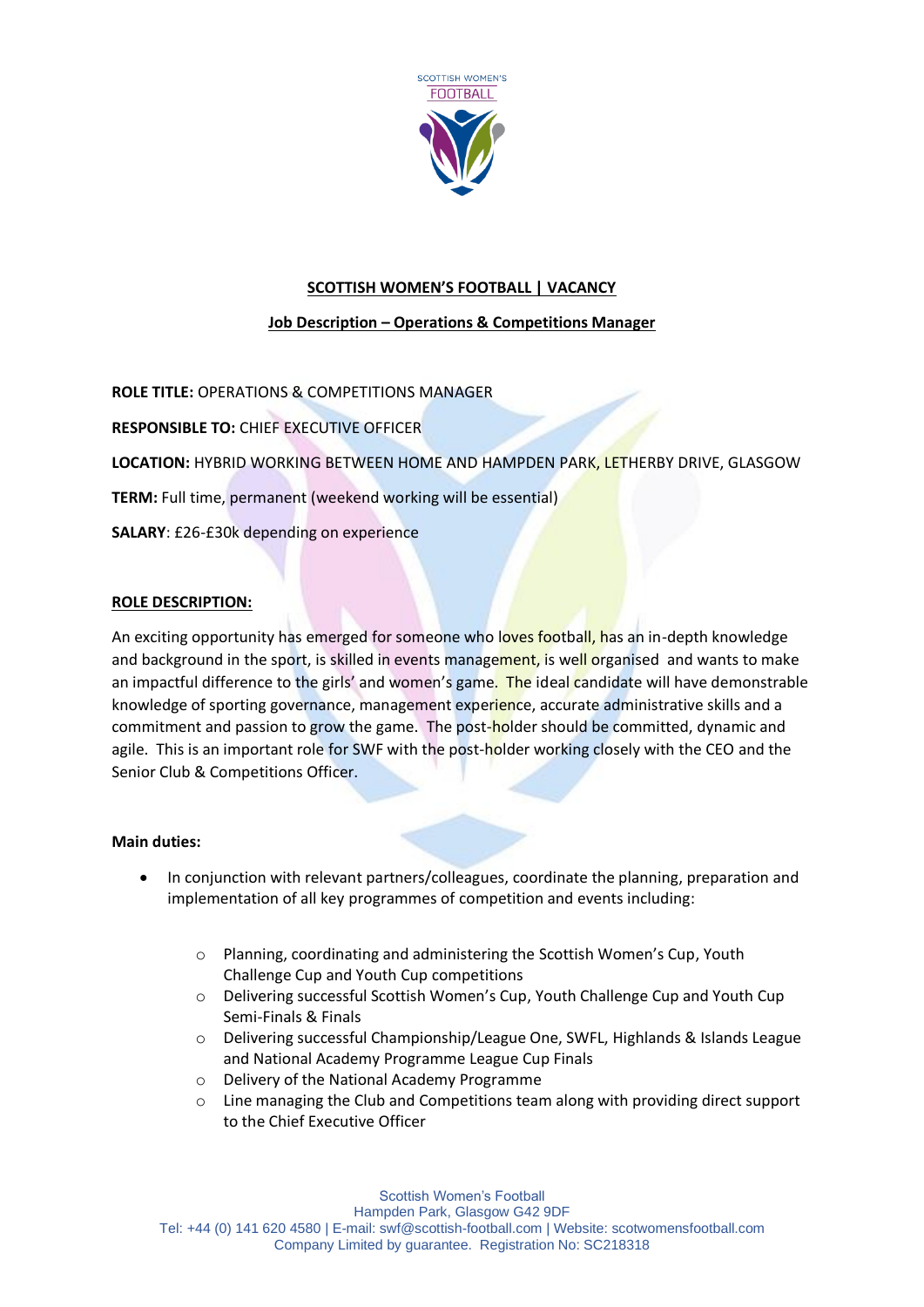

- o Working with key partners and clubs to develop, review and monitor league entry criteria and club compliance, conducting audits with each performance arm club as required
- o Leading and managing the Match Day Delegate programme.
- o Supporting clubs and key partners with delivery of broadcast matches
- o Leading the team charged with the delivery of the SWF Annual Awards Dinner
- $\circ$  In conjunction with the Policy Working Group and other relevant committees, planning and reviewing the competition structures across the youth and senior game.
- o Driving the development of effective player pathways across the girls' and women's game.
- Supporting the CEO in developing the strategic direction of **SWF** and implementing SWF priorities
- Leading, supporting and administering the Policy Working Group along with providing guidance and support to all other relevant committees within SWF to ensure the good governance of the game.
- Supporting the Administrator in the following areas:
	- $\circ$  Providing secretariat support to the Board and other relevant committees when required
	- o Processing Complaints & Appeals
	- o Providing support in recording financial transactions, invoicing & banking

## **PERSON SPECIFICATION:**

## **QUALIFICATIONS:**

• Degree educated or equivalent – a relevant sports degree or equivalent qualification would be desirable though not essential.

# **EXPERIENCE:**

- Demonstrable experience in a similar role with a good working knowledge of football.
- Strong understanding of sport governance and the football landscape
- Evidence of events management experience in a sporting environment.
- Line management experience
- Ability to work as part of a small staff team and on own initiative.
- Strong office and administrative skills with experience of using standard Microsoft packages.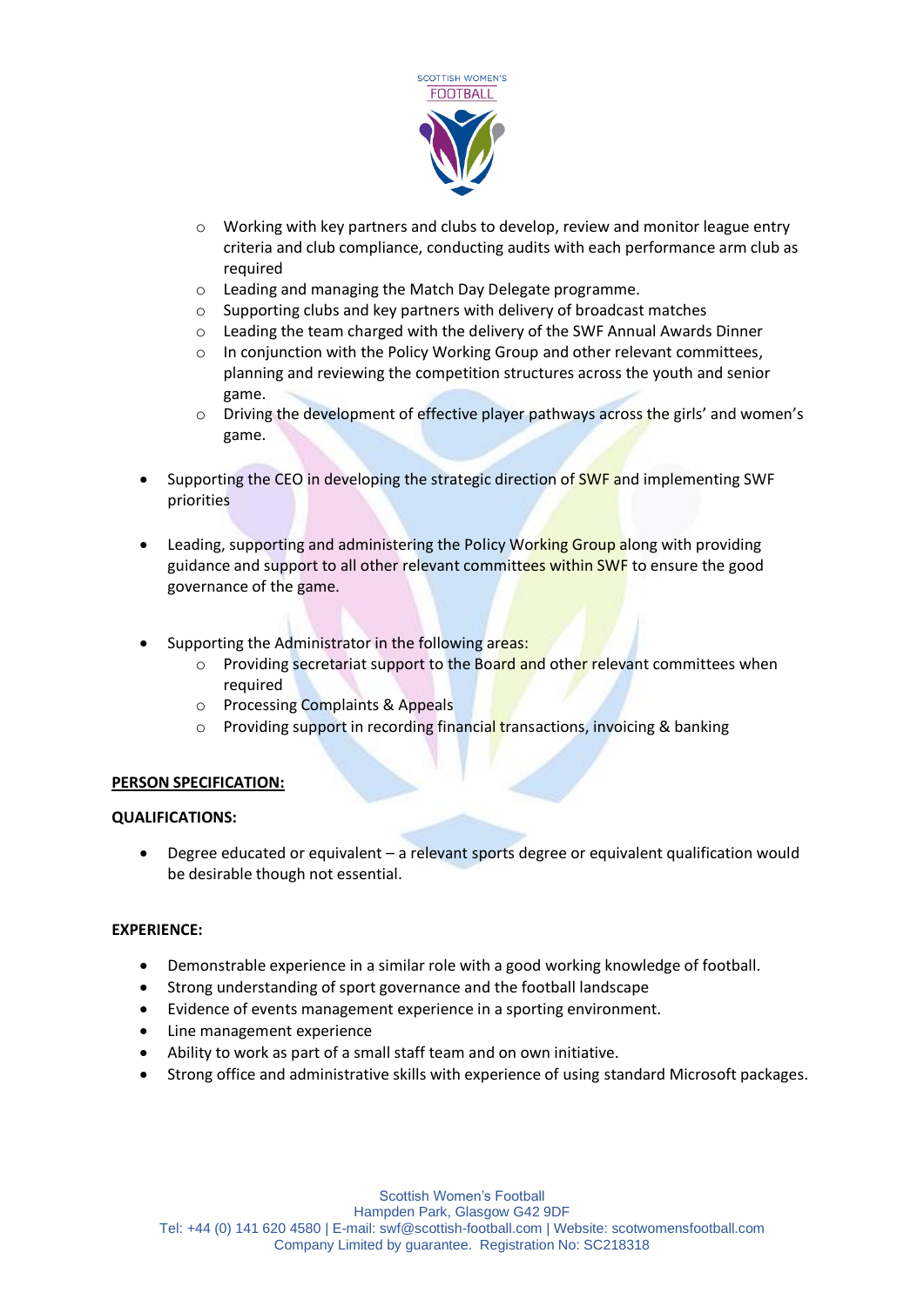

# **SKILLS, KNOWLEDGE & PERSONAL ATTRIBUTES:**

- An excellent communicator
- Confident dealing with a range of stakeholders on a day-to-day basis
- Good demonstrable knowledge of football
- **Excellent written communication**
- Able to lead and be part of a team
- Organised with good attention to detail
- Dynamic and happy to work on own initiative
- Able to manage time efficiently
- Able to take ownership of the role and tasks
- Passionate about driving women's and girls' football forward
- Eager to improve processes and make a difference

# **Closing date: 5pm, 1 st June**

**Please apply by sending in your CV and job specific covering letter detailing at least two references and with the term "Operations Manager" in the subject line FAO Aileen Campbell to:** [jobs@scotwomensfootball.com.](mailto:jobs@scotwomensfootball.com)

Due to the high number of anticipated applicants, it will not be possible to get back to everyone to let them know if they will be invited to interview. All successful applicants will be contacted within two weeks of the closing date.

SWF is an equal opportunities employer. We welcome applications from suitably qualified persons regardless of age, gender, gender reassignment, sexual orientation, religion or belief, marital or civil partnership status, race, colour, ethnic or national origin, pregnancy, maternity or disability.